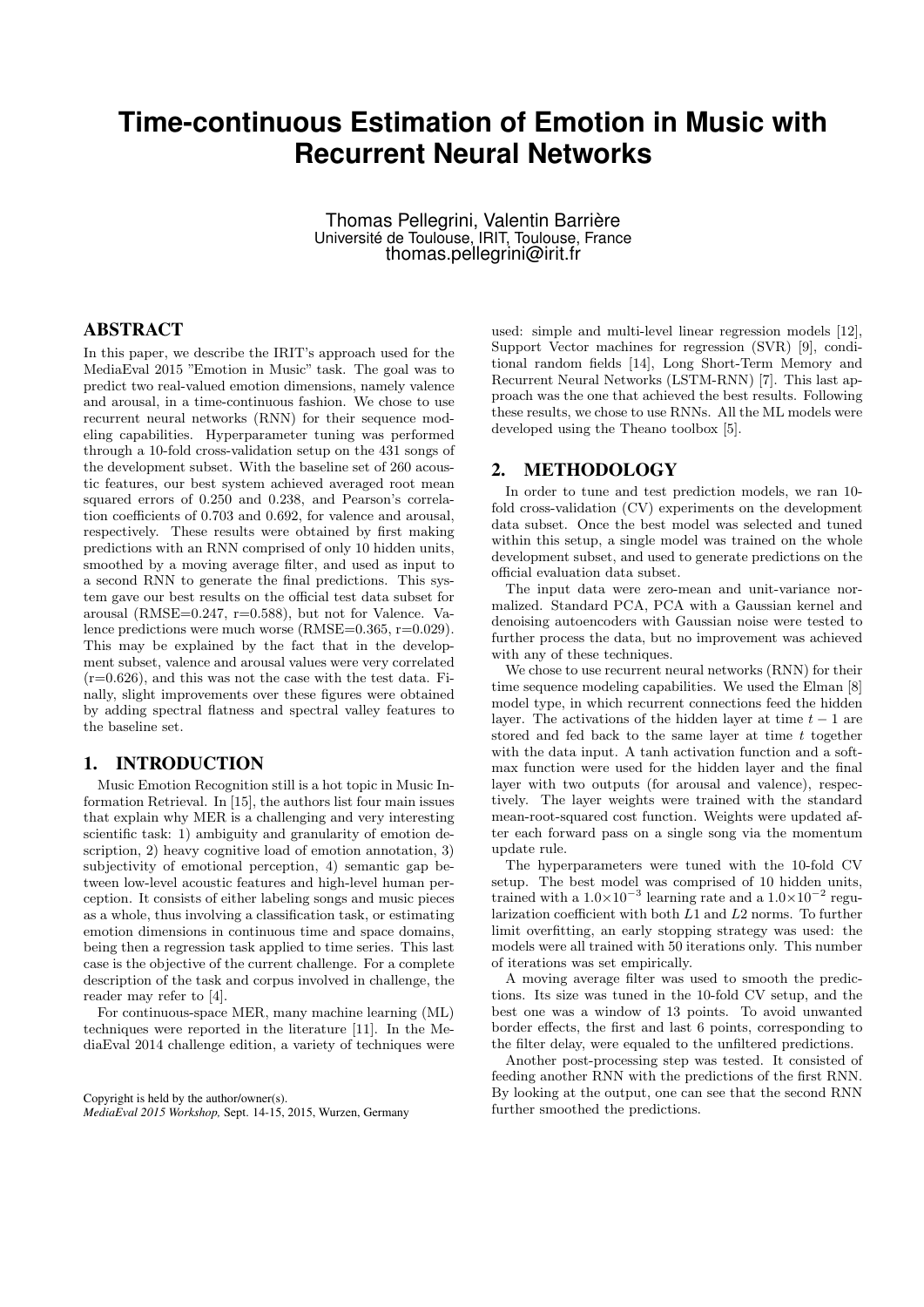Table 1: 10-fold cross-validation  $(CV)$  and official evaluation test (Eval) results. *lr*: linear regression model, BSL: baseline results provided by the organizers, rnn: RNN, rnn2: RNN fed with the predictions of the first RNN.

| System           | CV          |      |         |      | Eval            |                 |                 |                 |
|------------------|-------------|------|---------|------|-----------------|-----------------|-----------------|-----------------|
|                  | Valence     |      | Arousal |      | Valence         |                 | Arousal         |                 |
|                  | <b>RMSE</b> | r    | RMSE    | r    | RMSE            | r               | RMSE            | r               |
| $\ln 260$ feat.  | .275        | .637 | .254    | .646 | N/A             | N/A             | N/A             | N/A             |
| BSL, 260 feat.   | N/A         | N/A  | N/A     | N/A  | $.366 \pm .18$  | $.01 \pm .38$   | $.27 \pm .11$   | $.36 \pm .26$   |
| $rnn, 260$ feat. | .261        | .675 | .246    | .670 | $.377 \pm .181$ | $.017 \pm .420$ | $.259 + .112$   | $.518 \pm .238$ |
| $+$ smoothing    | .254        | .694 | .239    | .689 | $.365 \pm .188$ | $.029 \pm .476$ | $.247 + .116$   | $.588 \pm .235$ |
| $+ \text{rnn2}$  | .250        | .703 | .238    | .692 | N/A             | N/A             | N/A             | N/A             |
| $rnn, 268$ feat. | .259        | .678 | .245    | .673 | $.373 + .180$   | $.023 + .422$   | $.254 + .106$   | $.532 + .224$   |
| $+$ smoothing    | .252        | .697 | .238    | .692 | $.361 + .187$   | $.044 \pm .487$ | $.243 \pm .111$ | $.612 + .216$   |
| $+ \text{ rnn2}$ | .249        | .706 | .238    | .694 | $.371 + .194$   | $.044 + .525$   | $.244 \pm .115$ | $.635 \pm .222$ |

The challenge rules also allowed to use our own acoustic features. To complete the 260 baseline features, a set of 29 acoustic feature types were extracted with the ESSEN-TIA toolbox [6], which is a toolbox specifically designed for Music Information Retrieval. The 29 feature types such as Bark and Erb bands that use several frequency bands resulted in a total of 196 real values per audio frame. The same frame rate as the baseline feature one was used (0.5s window duration and hop size). We chose the feature types among a large list, from the spectral domain mainly, such as the so-called spectral "contrast", "valley", "complexity", but also a few features from the time domain, such as "danceability". For a complete list and description of the available feature extraction algorithms, the reader may refer to the ESSENTIA API documentation Web page [2].

In order to select useful features, we tested each feature type by adding them one at a time to the baseline feature set. Only three feature types were found to improve the baseline CV performance: two variants of spectral flatness and a feature called "spectral valley". The two spectral flatness features use two different frequency scales: the Bark and the Equivalent Rectangular Bandwidth (ERB) scales. 25 Bark bands were used, as computed in ESSENTIA [1, 3]. The ERB scale consists of applying a frequency domain filterbank using gammatone filters [13]. Spectral flatness provides a way to quantify how noise-like a sound is, as opposed to being tone-like. Spectral valley is a feature derived from the so-called spectral contrast feature, which represents the relative spectral distribution [10]. This feature was shown to perform better than Mel frequency cepstral coefficients in the task of music type classification [10].

## 3. RESULTS

Results are shown in Table 1, for both the cross-validation experiments and the runs on the official evaluation test data subset, referred to as 'CV' and 'Eval', respectively. The results are reported in terms of root-mean-squared error (RMSE) and Pearson's correlation coefficient (r).

Generally speaking, valence predictions were less accurate than the arousal ones, unlike the performance results reported in the 2014's edition, as reported in [7], for example. Concerning the CV results, the simple linear regression model  $(lr)$  was outperformed by the RNN model with the baseline 260 features, with 0.275 and 0.261 RMSE val-

ues for valence, 0.254 and 0.246 for arousal, respectively. Since the number of runs was limited, we did not submit predictions with lr on Eval. As expected, this shows that the sequential modeling capabilities of the RNN are useful for this task. Adding the extra 8 features brought slight improvement (rnn, 268feat.). Smoothing the network predictions brought further improvement, using either 260 or 268 features as input. Finally, using the predictions as input to a second RNN brought slight improvement too. The best system achieved averaged RMSE of 0.250 and 0.238, and Pearson's correlation coefficients of 0.703 and 0.692, for valence and arousal, respectively.

Concerning the Eval results, this system also gave the best results on the official test data subset but for arousal  $(RMSE=0.247, r=0.588)$  only. Valence predictions were much worse (RMSE= $0.365$ , r= $0.029$ ). This may be explained by the fact that in the development subset, valence and arousal values were very correlated  $(r=.626)$ , and this was not the case with the test data, as hypothesized by the challenge organizers. This performance discrepancy was also observed by the organizers that provided baseline results ('BSL') using a linear regression model [4]. Only our best three arousal predictions outperformed the BSL results significantly.

#### 4. CONCLUSIONS

In this paper, we described our experiments using RNNs for the 2015 MediaEval Emotion in Music task. As expected, the sequence modeling capabilities revealed useful for this task since basic linear regression models were outperformed in our cross-validation experiments. Prediction smoothing also revealed useful. The best results were obtained when using smoothed predictions fed into a second RNN for both valence and arousal in our CV experiments, and only for arousal on the official test set. The observed performance discrepancy between the valence and arousal variables may be due to the differences between the development and test data: valence and arousal values were very much correlated in the development dataset, and much less in the test data set. Concerning the acoustic feature set, slight improvements were obtained by adding spectral flatness and spectral valley features to the baseline feature set. As future work, we plan to further explore denoising encoders, LSTM-RNNs, since our first experiments with these models did not show improvement compared to the use of basic RNNs.